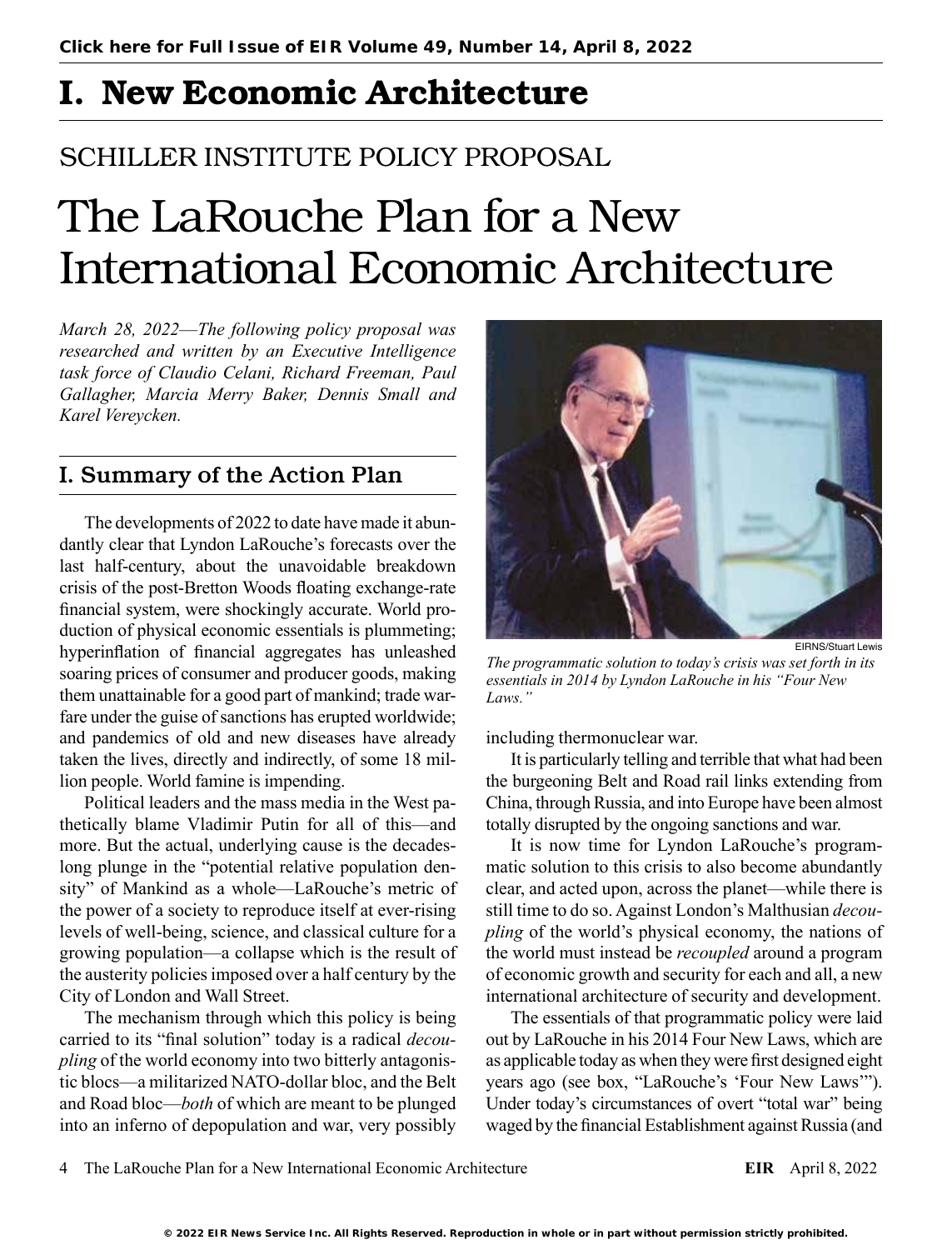| 2020                         | <b>Units</b>     | <b>Russia</b> | India | China | <b>RIC</b> | World     | RIC as %  |
|------------------------------|------------------|---------------|-------|-------|------------|-----------|-----------|
| Population                   | millions         | 144           | 1,380 | 1,411 | 2,935      | 7,762     | 38%       |
| Wheat                        | mmt              | 85            | 108   | 134   | 327        | 769       | 42%       |
| <b>NPK Fertilizer</b>        | mmt (2019)       | 24            | 19    | 52    | 94         | 210       | 45%       |
| Oil                          | mbpd             | 9.9           | 0.6   | 3.9   | 14.4       | 88.4      | 16%       |
| Gas                          | bcm              | 705           | 27    | 195   | 927        | 4,000     | 23%       |
| <b>Nuclear Generation</b>    | twh              | 202           | 40    | 345   | 587        | 2,553     | 23%       |
| <b>New Nuclear Capacity*</b> | GW(e)            | 3.8           | 4.2   | 16.0  | 23.9       | 53.6      | 45%       |
| Coal                         | mmt              | 400           | 757   | 3,902 | 5,059      | 7,742     | 65%       |
| Iron ore                     | thou tons (2019) | 99            | 210   | 350   | 659        | 2,500     | 26%       |
| <b>Steel</b>                 | mmt              | 72            | 100   | 1,065 | 1,237      | 1,878     | 66%       |
| <b>Electrified Rail</b>      | thou km          | 44            | 45    | 100   | 189        | 344       | 55%       |
| <b>Goods Trade Balance</b>   | billions \$      | 94            | -95   | 515   | 514        | <b>NA</b> | <b>NA</b> |

TABLE 1 **Russia-India-China (RIC) Physical Economy, Select Parameters**

Sources: FAO, WB, IAEA, Statista.

\*Under construction or planned

soon China), which leads to the same results, in effect, as strategic carpet bombing of enemy territory, an immediate Action Plan centered on those Four Laws is required:

**1) Physical economy:** Russia has already adopted wareconomy measures to defend its basic national capacity and guarantee self-sufficiency in key economic essentials. However, the "Strategic Triangle" of Russia, India and China will be even more effective at meeting the essential physical-economic needs of their combined population, which is 38% of the world total, if they work together. That RIC combination—which was the original core of what later became the BRICS—produces 43% of the world's wheat, 23% of its natural gas, 66% of its steel, and prodigious quantities of critical minerals. It also has world class capabilities in nuclear energy, rail and other infrastructure construction, space science, and other advanced technologies (see **Table 1**).

Despite shortcomings in certain economic sectors (machine tools and other capital goods, pharmaceuti-

# LaRouche's 'Four New Laws'

*On June 8, 2014, Lyndon LaRouche wrote a [document](https://larouchepub.com/lar/2021/4850-the_four_new_laws_to_save_the-lar.html) titled "The Four New Laws to Save the U.S.A. Now! Not an Option: An Immediate Necessity," which emphasized the following four policy requirements*

1. The immediate re-enactment of the Glass-Steagall law instituted by U.S. President Franklin D. Roosevelt, without modification, as to principle of action. This means putting the entire speculative financial bubble through bankruptcy reorganization.

2. A return to a system of top-down, and thoroughly defined, National Banking, as specified by the first Treasury Secretary of the United States, Alexander Hamilton.

3. The purpose of the use of such a Federal creditsystem is to generate high-productivity trends in improvements of employment; with the accompanying intention, to increase the physical-economic productivity, and the standard of living, of persons and households.

4. Adopt a fusion-driver "crash program" to promote the fundamental breakthroughs in science which unlimited economic growth and development require.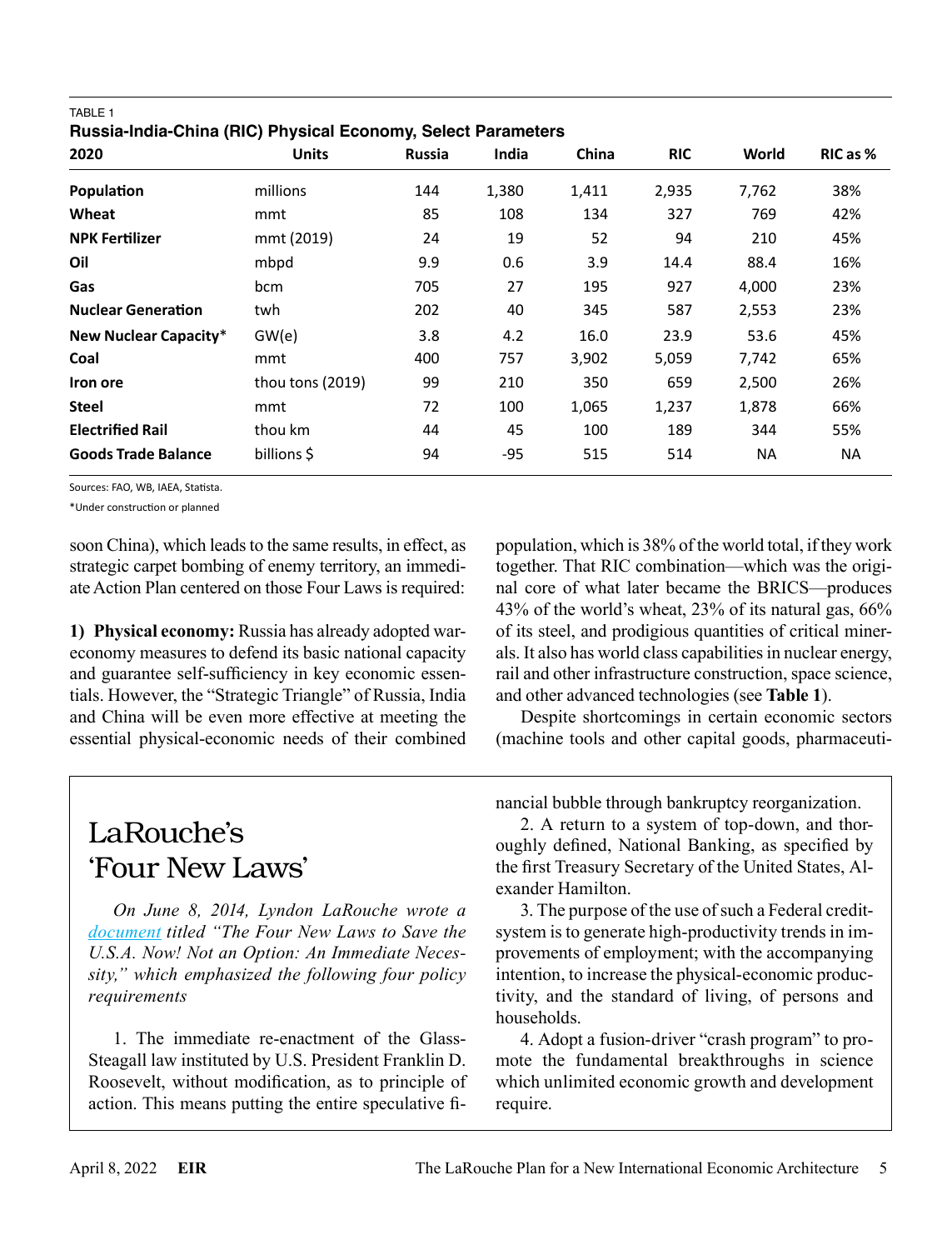cals, aircraft, etc.) the RICs are strongly positioned, in terms of physical economy, to establish a "regional bloc which operates either outside, or in parallel to the existing IMF system," as Lyndon LaRouche recommended years ago. The alliance of China's Belt and Road Initiative (BRI) and the Russia-led Eurasian Economic Union (EAEU) is already an operational cornerstone of such a proposed new arrangement.

**2) Fixed exchange rate system:** Trade and productive investment within such a bloc will occur by establishing a fixed-exchange-rate relationship among their currencies, with a small currency band for temporary fluctuations. This arrangement will wall out any penetration by speculative dollar-denominated or related financial flows. Thus, the parities among their respective currencies will have no relationship any longer with the speculative floating-rate dollar system, but will be directly established by government-to-government agreements, and not by the rigged speculative "market."

A regional common currency will also be negotiated to facilitate international trade, investment, and settlement of accounts—with a gold-backed renminbi being one leading option. This will permit the "negotiation of a nested array of long-term sets of protectionist treatyagreements on credit, tariffs, and trade among a set of leading nations," as LaRouche wrote in 2004 (see box**, "**LaRouche on Recovery from the Bankrupt Floating-Exchange-Rate System**"** with an excerpt from his 2004 article "On the Subject of Tariffs and Trade").

**3) Full-set capital and exchange controls, and directed credit:** Each of the countries will also establish a totally protected national currency and banking system, requiring full-set capital and exchange controls; a fixed exchange rate *vis-à-vis* other currencies (as indicated in point #2 above); and the issuance of directed, productive credit at low interest rates to prior-

# LaRouche on Recovery from the Bankrupt Floating-Exchange-Rate System

*The following excerpt is taken from Lyndon La-Rouche's January 12, 2004 study, "On the Subject of Tariffs and Trade."*

Now, the world's present, floating-exchange-rate monetary-financial system is hopelessly bankrupt. It must be placed into governments-controlled receivership for necessary forms of administration and reorganization. Virtually none of the leading banking institutions of western Europe and the Americas (among other cases) are not implicitly bankrupt presently. Therefore, the first, most immediate objective of intervention by sovereign governments must be stability of the normal functions of society; the second, short- to medium-term objective, must be an increase in productive employment to levels sufficient to bring current accounts of nations into balance; the third objective must be the negotiation of a nested array of long-term sets of protectionist treatyagreements on credit, tariffs, and trade among a set of leading nations. The latter agreements should range from one to two generations: corresponding to capital cycles of from twenty-five to fifty years.

The possibility of a recovery from the condition presently bequeathed to us by the combination of the floating-exchange-rate IMF system and the wildly aberrant behavior of central banking systems of nations, depends upon a massive supplement of longterm credit for capital formation, with initial emphasis on capital formation in basic economic infrastructure. To sustain such a program of expansion over two generations, as we must, requires a system in which fundamental borrowing costs must be no higher than between 1-2% simple-interest rates. This can be achieved only under conditions defined by a fixed-exchange-rate monetary-financial system. Therefore, this means a "gold reserve system," but not a revival of a British-style (or looney Ezra Pound's) "honest money" sort of gold standard system. This also means a system of long-term trade and tariff agreements among nations, to an effect consistent with such goals as long-term growth of capital formation.

The full [article](https://larouchepub.com/lar/2004/3106tariffs_trade.html), "On the Subject of Tariffs and Trade" is available in *EIR* Vol. 31, No. 6, February 13, 2004, pp. 12-53.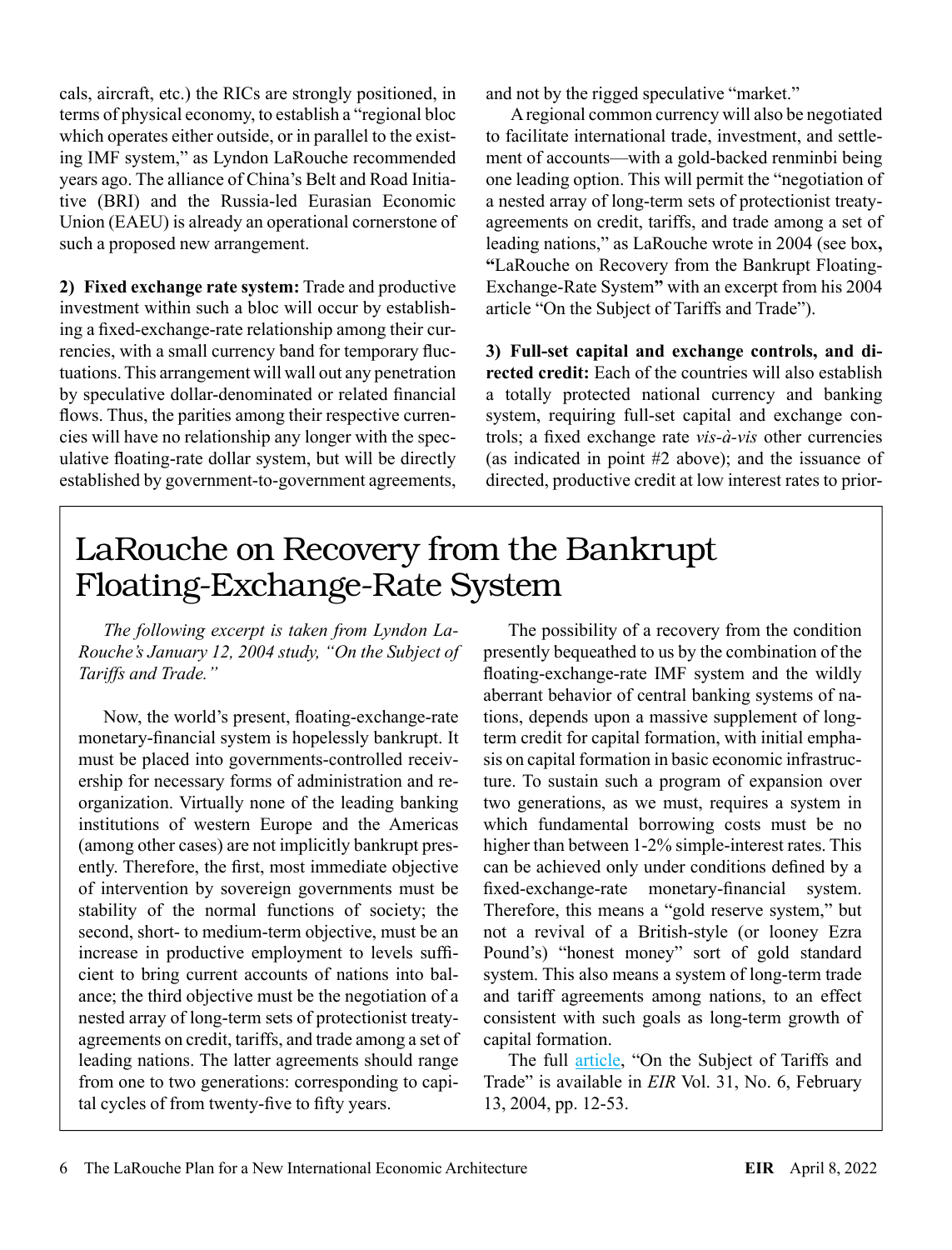ity projects. In the case of Russia, a gold-backed ruble (or new "heavy ruble") would meet those requirements in an exemplary way; gold-backed currencies could well be put in place in China and India as well, and this could be extended to the common currency.

The era of high interest rates to attract "carry-trade" speculative financial flows from abroad will be brought to a screeching halt. In a developing sector nation, such a strict separation between the protected productionbased national currency, and the speculative Londondirected international dollar, performs the same function that Glass-Steagall banking separation does in the United States. This is a prerequisite for establishing a Hamiltonian National Bank to organize the issuance of new, low-interest productive credit flows into high-

technology sectors of the nation's physical economy—"a massive supplement of long-term credit for capital formation, with initial emphasis on capital formation in basic economic infrastructure," in LaRouche's words.

**4) RIC+:** The RIC nations will serve as the initiating core of a new international architecture, which will be open to all nations willing to participate on the basis of such sound physical-economic principles. There is little doubt that most nations in the developing sector will find this new architecture far more beneficial to their own needs than the devastation

now being imposed on them by the bankrupt trans-Atlantic financial system, and will quickly orient to such an effort. One possible immediate bloc of nations for this would be the SCO, the Shanghai Cooperation Organization of Kazakhstan, Kyrgyzstan, Pakistan, Tajikistan, and Uzbekistan, in addition to Russia, India and China, which some leading experts have suggested as sufficiently broad to function as an option to initiate a new gold-backed non-dollar monetary system, based on a treaty agreement among the initiating nations.

The massive export of capital goods to developing sector nations will be central to the productive expansion of the RIC bloc. Major infrastructure projects in these nations will also be an integral part of the world economic recovery. Long-term, low-interest credit for such activities will be issued in the new RIC common currency, in much the same way that the renminbi is already being used by the BRI today, only on a much broader scale. Credit created for advanced-technology productive economic activities—as distinct from speculative ones—is not inflationary, and is readily repaid out of the increase of productivity which such investment will induce.

**5) The U.S. and Europe must join the Belt and Road:** It will be of special importance to bring the United States itself, as well as the nations of Europe, into this new set of international agreements. The American and European people and their economies will do far better in association with the RIC and the



*A view of the Alchevsk Iron & Steel Works, in Luhansk Region, December 2011.*

Belt and Road Initiative, than under the de-industrialization and depopulation regimen that they are now facing under the current bankrupt British-run system. Lyndon LaRouche referred to this policy as a Four Power alliance (Russia, India, China, and the United States) which alone would have the requisite power to put an end to the British Empire once and for all. Doing so only requires that the U.S. return to its founding Constitutional purpose, including the American System of economy pioneered by Alexander Hamilton, and that sovereign nations of Europe act similarly.

**6) Reconstruct Ukraine Through East-West Cooperation:** The immediate focus of such economic cooperation for the benefit of all, will be Ukraine. What is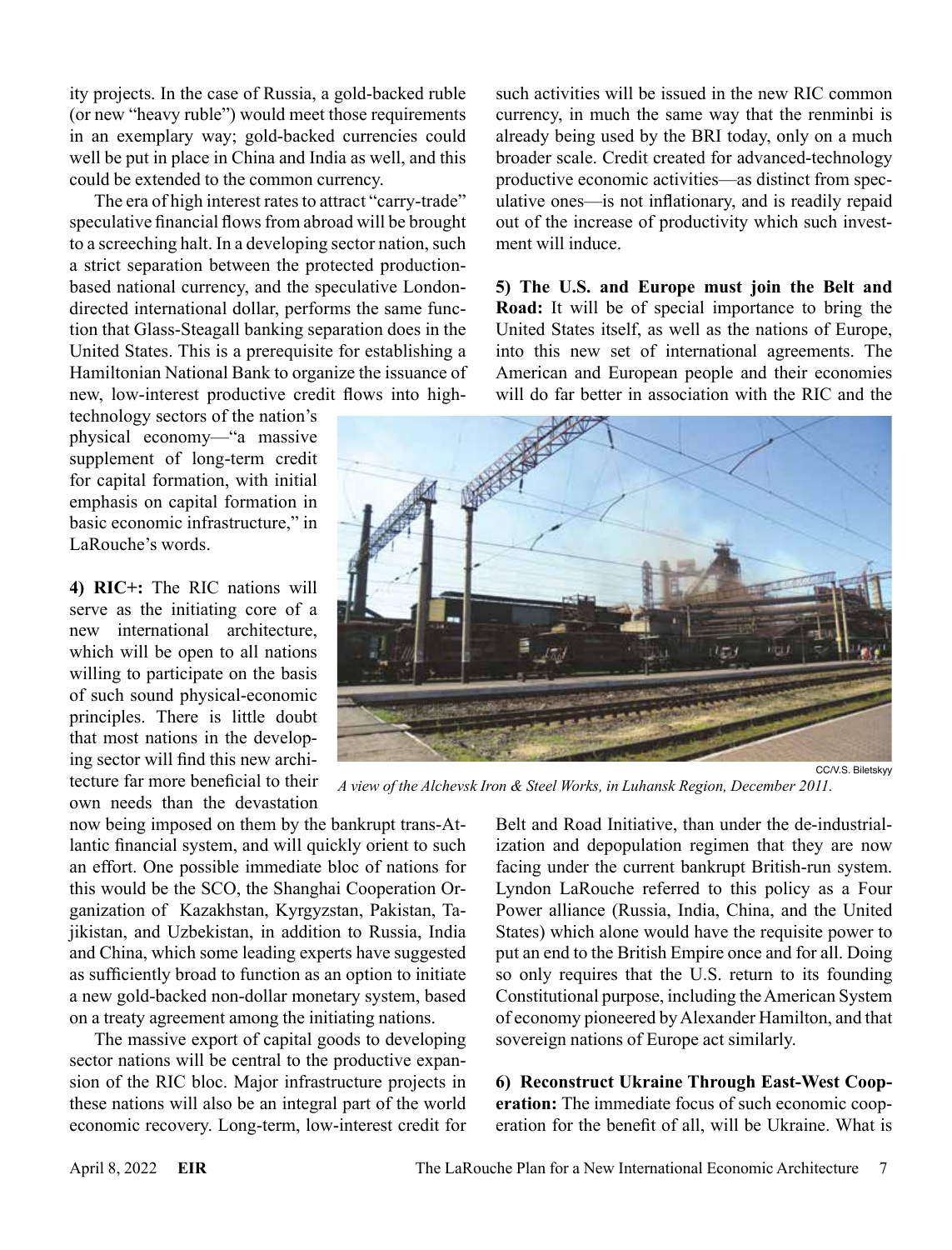today a bloody battlefield will become a model of East-West cooperation. The once-powerful Ukrainian economy—destroyed by 20 years of economic liberalism after independence; followed by another ratchet down after the 2014 Western-led Maidan *coup d'état*; and now being ravaged by war—can be reconstructed and revived by cooperative efforts. Ukraine will become the hub of Belt and Road transit from China to all of Europe, rebuilding Ukraine's once-powerful scientific, heavy industrial and agricultural sectors for the benefit of the world.

The above six measures are not a long-term strategy; they are not a medium-term proposal. They are a **short-term action plan** required to stop the massive economic destruction that is already underway, stop the geopolitics-driven wars, and provide the necessary architecture for accelerated growth and development of all nations.

## II. Sanctions Are Decoupling the World Economy into Oblivion

The physical economy of the trans-Atlantic sector has been in accelerating decline for approximately the last half-century, ever since Nixon's Aug. 1971 announcement of the end of gold reserve backing for the dollar and the introduction of a speculative floating-exchange-rate system in its place. Then, in early 2020, the COVID pandemic caused a further sharp ratchet downward, exposing a global real unemployment rate of 46%, which had been covered up with "informal employment" which only condemned hundreds of millions of people to perennial poverty and hunger. In Nov. 2021, the Glasgow COP26 circus launched a drive to impose a medieval policy of further deindustrialization, under the guise of the Great Green Reset to combat "climate change," which is taking the physical economy down even more, hitting the energy sector particularly hard.

And now we have the macabre sanctions policy against Russia and China, which went into high gear in late Feb. 2022, plunging the planet's physical economy down to levels of potential relative population density which inexorably will mean the reduction of the world's population by *billions*, unless reversed. It must be emphasized that the ongoing collapse of the world's physical economy was not *caused* by the current crisis around Ukraine—it pre-dates it by decades. But the sanctions regime is meant to be the *coup de grâce* to Mankind as we know it.

#### **A) Food and Agriculture Emergency**

Start with food—where the consequences of the sanctions policy are hitting the developing sector with a particular vengeance. Liu Zhiqun, a noted Chinese economist at the Chongyang Institute for Financial Studies, put it succinctly in an interview with CGTN's Tian Wei on March 23. Asked to comment on the global economic effects of the U.S. sanctions regime on Russia, Liu stated:

It has already been estimated that the spread of COVID will lead to conditions of starvation for 200 million people. But with the effects of the sanctions regime, that number will be 1 billion.

There was already a grave under-production of food as of two years ago, before the 2020 pandemic and 2021 hyperinflation had set in, such that in 2019 over 810 million people lacked sufficient food, and famine was worsening. As of 2021 year-end, the World Food Program estimated over 230 million were nearing famine, and agriculture production was in turmoil from farm input shortages and high prices.

The shock of the sanctions on top of this is devastating. Russia, along with Belarus, has been a major source of the baseline NPK—nitrogen, phosphorus, potassium—fertilizers for the world, which is now cut off. Yields will plunge of wheat, corn, and rice—the three staple world grains—along with reduced area planted. Until now, Europe got 25% of its basic NPK from Russia, directly or indirectly. Brazil and other major producers are scrambling. Svein Tore Holsether, the President of Yara International, one of the world's largest fertilizer companies, summarized in March:

Half the world's population gets food as a result of fertilizer…and if that's removed from the field for some crops, [the yield] will drop by 50%.

The stoppage of grain and other commodities, as well as fertilizers, from the Ukraine-Belarus-Russia agriculture zone is an immediate world-scale emergency. Russia and Ukraine together are the largest wheat exporters in the world, accounting for a third of the 200+ million metric tons of wheat traded yearly. This espe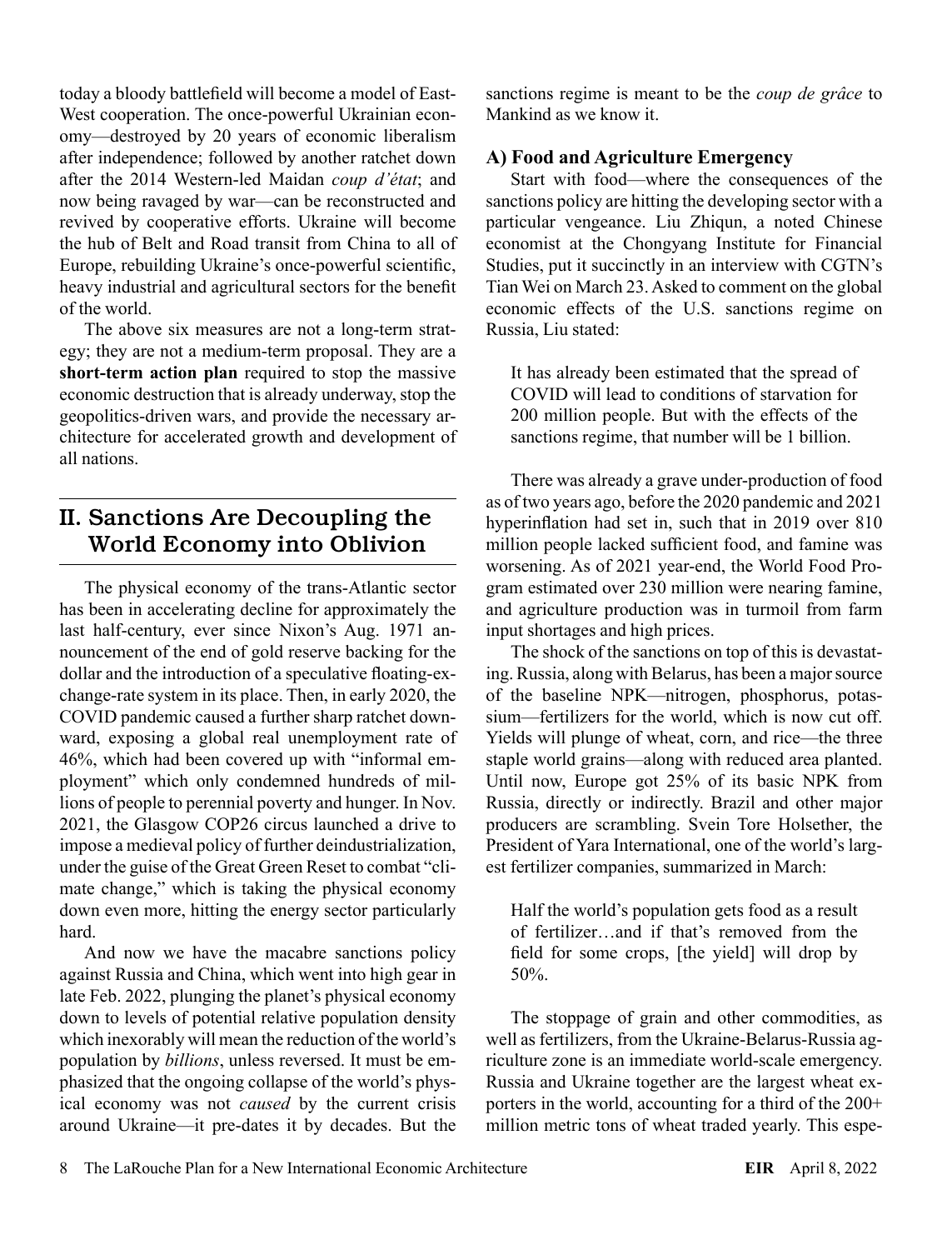cially hits the wheat import-dependent nations of the MENA (Middle East-North Africa) region, many of which were 70% or more dependent on Ukraine and Russia. Many European nations had come to be reliant on Ukraine for feed grains (barley, corn, etc.) which are now cut off. Ukraine has accounted for 19% of the world's annual corn exports. The World Food Program had obtained half of its grain from Ukraine in



CC/Raimond Sr

*Together, Ukraine and Russia are the largest wheat exporter to the world. Here, a midsummer's wheat field in Lviv Region, western Ukraine, July 19, 2012.*

recent years. Ukraine and Russia together also accounted for 75% of the sunflower seed oil traded internationally, a significant part of world edible oils exports.

In lockstep with the shortages, the price of food has been soaring, placing the reduced amounts produced out of reach for millions. According to the UN Food and Agriculture World Food Price Index, food prices rose 54% in the year and a half from May 2020 through Feb. 2022.

Besides the immediate food impact, seeds, crop protection chemicals and other farm inputs for the 2022- 2023 crop cycle are all in jeopardy. Two of the world's largest seed suppliers, Bayer AG and Cargill Inc., have threatened Russia with a cut off of wheat seeds for 2023, in line with the U.S. sanctions policy.

There are five areas of urgently needed response.

1) National governments must exert their sovereign responsibilities to confer internationally and direct scarce food stocks to where they will save lives, and likewise, direct scarce agriculture inputs—seeds, fertilizer, crop chemicals, fuel—to the farm belts that can produce the maximum output in the short term. When necessary, this means overriding autonomous decisions by food and agro-cartels.

2) National governments must implement support measures for independent, family-scale farm operations, and corresponding food processing operations, everywhere, according to each nation's plans. This mode should include parity pricing, credit, and infrastructure, and will mean ending the reign of the cartel system, which has fostered export-source regions and monoculture, while millions go hungry and starve.

3) The goal is doubling world food production, to end hunger. At the metric of one half-ton of grain per person produced yearly (for direct and indirect consumption, through animal proteins), the world harvest should be in the range of 4 billion mt, but it is barely 2.7 billion mt, or two-thirds what is required.

4) Cancel the Green Reset framework and its ideology of cutting human activity, in the name of saving the planet. In particular, stop the "30 by 30" plans in 60 nations, including the United States, which seek to take 30% of their land and water out of agriculture or other economic use by 2030.

5) Ukraine, come the peace, is a world asset for high-productivity agriculture, as we detail below. Having a total of 41.5 mil hectares of agricultural land, which is 70% of the country's total area, it ranks second in Europe after Russia in farmland area. Ukraine has 32 million ha (hectares) considered arable out of its total farmland. Nearly all of its soils are good, and half are the very fertile chernozem—the Black Earth. Rivers and Black Sea access to ocean trade are major transportation assets. The climate favors agriculture. With a reconstruction and growth plan by development specialists, Ukraine ranks not only as a productive centerpiece geographically in Eurasia, but as a bridge to a future of plentiful food for all.

#### **B) Pulling the Plug on Europe's Energy**

The sign of a healthy economy is technologicallyinduced rising energy flux density in the production process, combined with increasing overall energy consumption per capita and per square kilometer. But the world energy picture has been moving in the opposite direction for decades; and the sanctions policy is ensuring that collapse will now occur at breakneck speed.

Europe's nations and people, in particular, are lambs being led to the slaughter. In 2020, about 40% of Eu-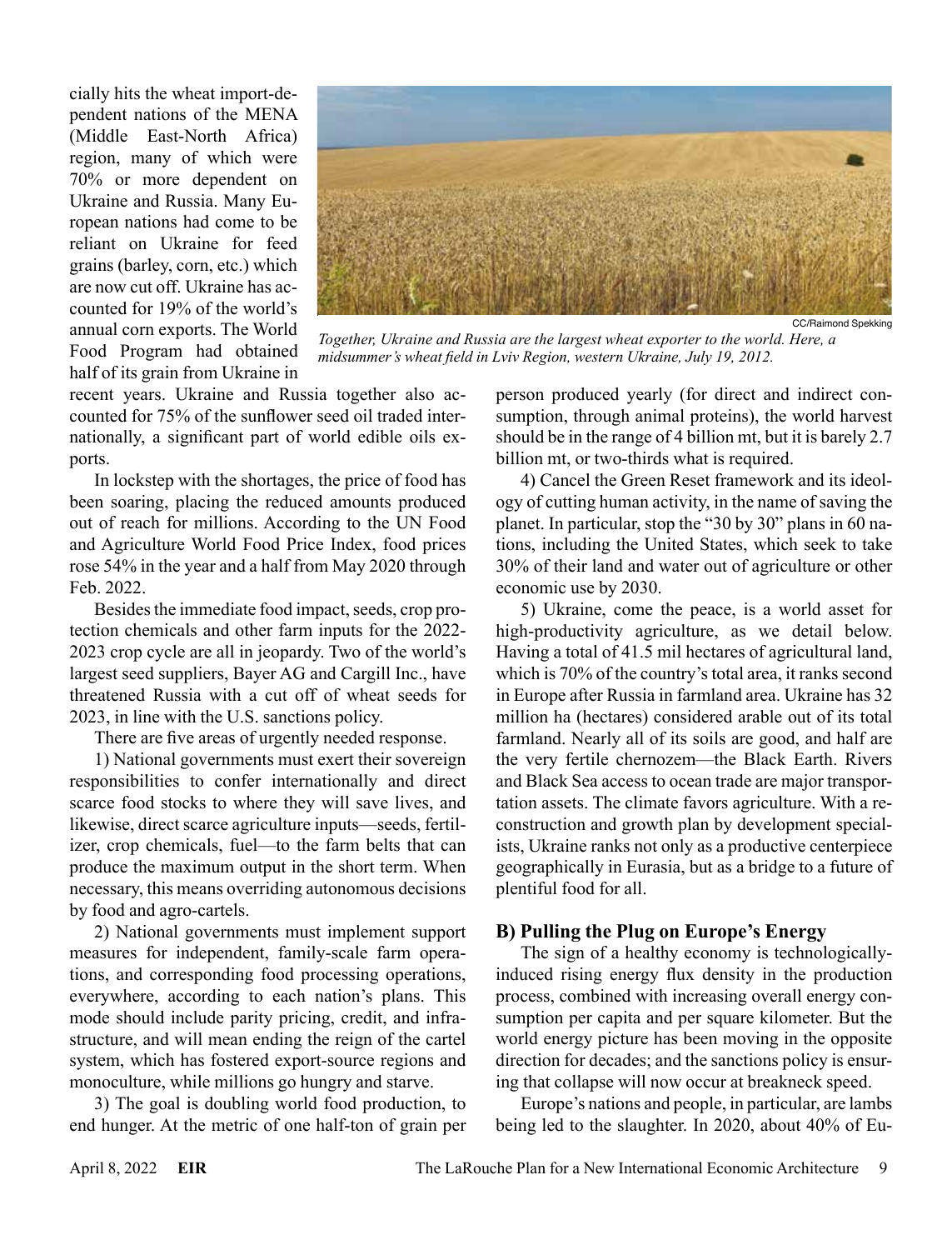#### FIGURE 1 **Germany's Energy Consumption, 2020**

(12,410 Petajoules)



EIRNS

rope's total energy consumption came from imported oil. In the year ending in Oct. 2021, Russia supplied about 25% of all oil imported by the European Union. So, if you stop those oil imports from Russia, Europe takes a 10% hit in its total energy consumption. A similar situation applies to natural gas.

The situation for Germany is particularly grave. **Figure 1** presents the figures in thousands of petajoules (PJ):

Without Russian natural gas and oil, Germany will have 24% less energy than it has today. It is highly unlikely that these supplies could be readily replaced by other sources, and certainly not quickly.

Major European governments, particularly Germany's, fear telling their people that Russia's (so far unsanctioned) energy exports to Europe are banned. But they are banned, in effect, by intimidation of any company that thinks of buying Russian petrochemicals, not to mention the extreme difficulty in obtaining financing and insurance for such transactions. The same is true for metals and fertilizers; Russia is a huge exporter of both. It is possible, even likely, that by later this spring all Russian exports of natural gas, oil, and fertilizers to Europe and the United States will have stopped, even if a peace agreement in Ukraine were to have been reached. The near-total disruption of the Belt and Road corridor running from China through Russia to Europe is part of the same picture.



Republic of Bashkortostan

*Russia possesses the world's largest natural gas reserves, a quarter of the total. Shown: the Kanchurinsko-Musinsky underground natural gas storage complex in Bashkortostan, Russia, May 2017.*

Russia is the third-largest oil producer in the world, and the #1 oil exporter. It produced about 11.3 million barrels per day (bpd) in 2021, of which some 7.2 million bpd were exported. Of these exports, 1.6 million bpd went to China, making it the single largest purchaser of Russian crude. Russia is well-positioned to significantly redirect its oil exports currently going to Europe (about 2.3 million bpd), to China and India, which currently imports 85% of its 4.3 million bpd requirements, but less than 3% of that comes from Russia.

Russia also possesses the world's largest natural gas reserves, by far, with 47.8 trillion cubic meters (tcm), nearly a quarter of the world total of 205.6 tcm. In 2021, Russia produced a record 763 billion cubic meters (bcm) of gas, of which 185 bcm (24%) were exported. The two largest purchasers of Russian gas are Germany (43 bcm) and Italy (29 bcm). China only purchased some 9 bcm of Russian gas in 2020, but the two countries plan to increase those purchases up to 38 bcm in 2025, and possibly more thereafter.

Energy prices are also soaring, as part of the global hyper-inflation unleashed by the global speculative bubble of financial assets. West Texas Intermediate oil was trading at \$112 per barrel on March 21, 2022, as compared to \$68 per barrel three months earlier, on Dec. 20, 2021—a 65% increase. During the same period, natural gas prices in Europe leapt from \$2,190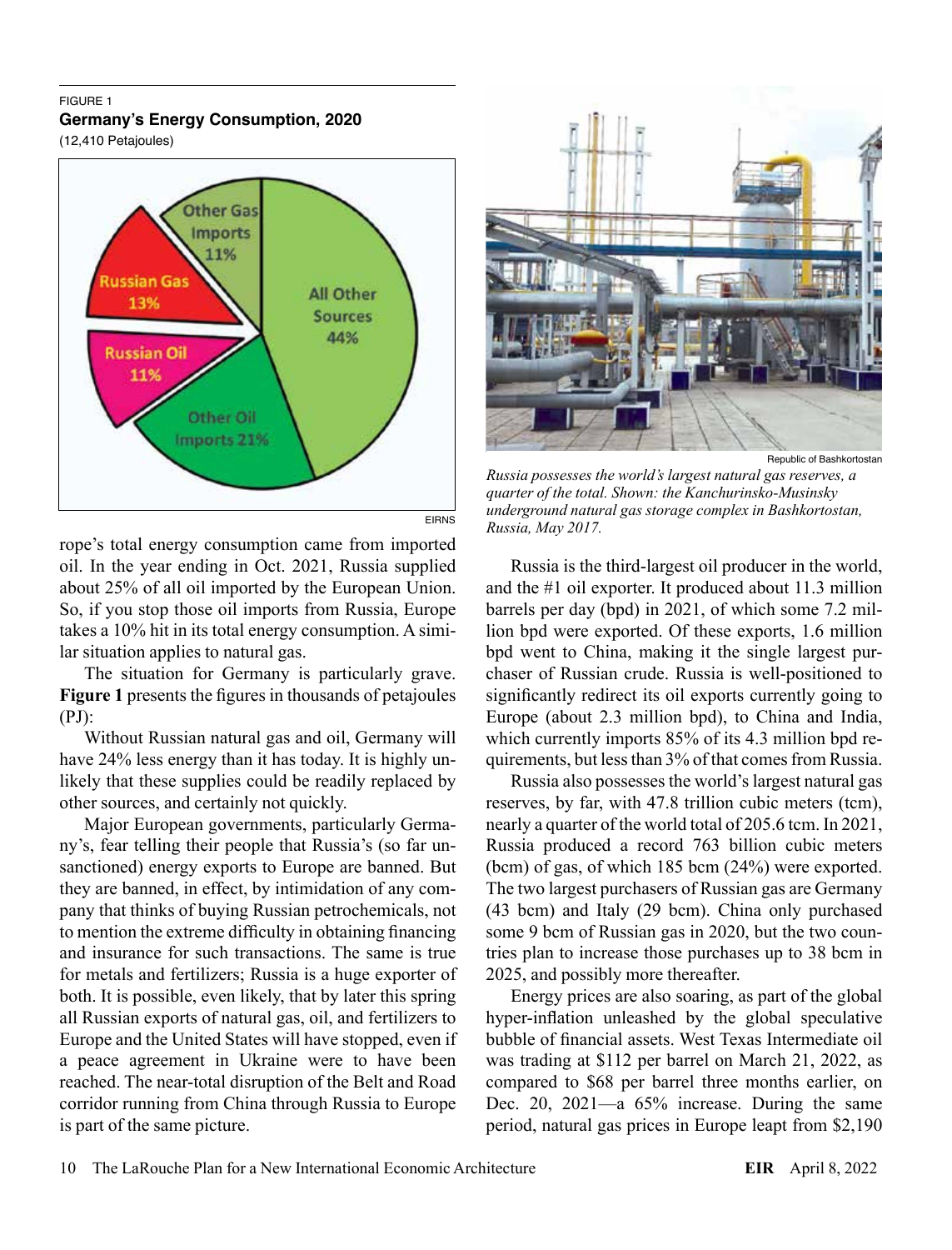per thousand cubic meters to nearly \$4,000 per thousand cubic meters—an 85% jump. And the price of thermal coal to produce electricity more than tripled to reach an all-time high of \$460 per ton on March 7, as against \$134 per ton on Dec. 21. These and related commodity prices are expected to continue to soar in the months ahead.

#### **C) Minerals and Metals**

The sanctions policy against Russia will be particularly devastating for Western nations' access

to vital minerals and metals. Russia, China, and fellow SCO member-nation Kazakhstan combined produce the vast majority of the world's essential minerals. Of the 42 most critical minerals and mineral products in the world, these three countries combined produce from 30% up to 90% of the world total, according to the authoritative U.S. Geological Survey. These minerals range from the most elementary (such as bauxite, graphite, lead, and copper), to those needed for advanced processes and microchip making, such as the rare earths, titanium, silicon, and gallium (which is used for electronic circuits, semiconductors, and lightemitting diodes), to those needed for agriculture, such as nitrogen ammonia and phosphate rock.

For 16 of those top 42 minerals, Russia, Kazakhstan and China account for more than 70% of total world production. In 2021 they produced 84% of the world's mined production of vanadium (an alloy which makes steel shock resistant and vibration resistant, and is also employed in armor plate); 85% of the graphite; 86% of bismuth; 87% of tungsten; 87% of mercury; 91% of asbestos, and 98% of gallium (which is essential in most high-tech fields).

The three nations mine and/or produce 37% of the world's nitrogen ammonia, which is used in fertilizers and herbicides; 45% of the world's phosphate rock, which is used in manufacturing phosphate fertilizer; and 33% of the world's potash, which is used in manufacturing fertilizer.

In addition to agriculture, another sector that this hits directly is automobile production. An article in the March 7 *Globe and Mail* noted that "the industry is also facing scarcity and price increases of raw materials



#### **D) Sanctioning Scientific Excellence**

automotive manufacturing."

**Space:** President Biden's sanctions against Russia's space program will also affect many space projects in numerous other countries, including those implementing the sanctions. For example, the decision of the European Space Agency to suspend cooperation with Russia on the ExoMars mission, initially planned to be launched late Sept. 2022 from Russia's Baikonur Cosmodrome in Kazakhstan, is a self-inflicted disaster.

A plan without Russia for ExoMars will involve more than replacing the Russian-built Proton rocket. Russia also built a landing platform called Kazachok that will have to be replaced. The rover itself includes Russian instruments and radioisotope heating units supplied by Russia. ESA's statement also addressed Russia's Feb. 26, 2022 decision to halt Soyuz launches from the EU's launch site at Kourou, French Guiana and withdraw its personnel there in response to the European sanctions. That decision puts five European missions in limbo—two launches of Galileo navigation satellites, ESA's Euclid space observatory and Earth-CARE Earth science satellites, and a French military reconnaissance satellite.

It is a bitter irony that the attack on Russia's space science is also a body blow to Ukraine's space capabilities. Since 1991, the U.S., Europe and Russia have cooperated in Ukraine, since the latter has been a major player in the world's space industry since the 1950s. It is not often reported, but Ukraine is a top designer and manu-



CC/Leonid Dzhepko *Ukraine used to be the third largest coal producer in Europe. Shown: minehead of the*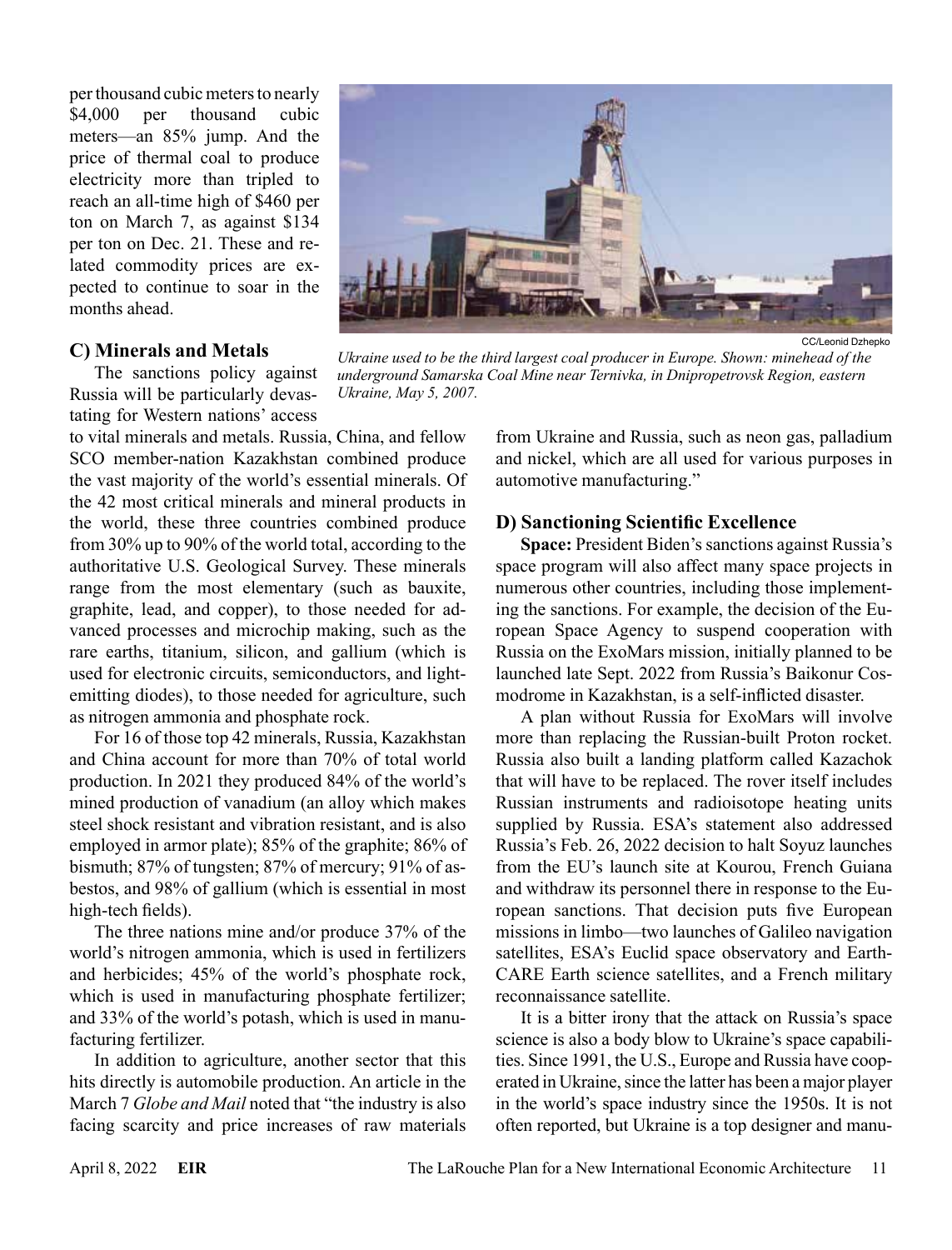facturer of space launch vehicles (including Russian) rocket engines, spacecraft, and electronic components. Ukraine's Zenit rocket is even Elon Musk's favorite. With 16,000 employees, the Ukrainian Space Agency nearly matches NASA's size. A legacy institution from the Soviet era, the agency controls 20 state-run corporations centered in Ukraine's space cluster, a region between the cities of Dnipro, Kharkiv and Kyiv.

**Nuclear:** Nuclear energy is another Russian (and Ukrainian) high-tech capability that is being targeted by the sanctions. Russia is the fourth largest nuclear energy producer in the world at 202 twh, after the U.S., China, and France. But it is a world leader, along with China, in new nuclear plants under construction both inside the country and abroad.

Currently, Russia operates 38 nuclear power reactors inside the country; another 27 are planned; and a further 21 reactor units are proposed. Rosatom, Russia's state-owned State Nuclear Energy Corporation, has stated its goal that Russia will derive 70% of its electricity from nuclear reactors by the end of the twenty-first century.

Outside of Russia, there is an aggressive building regime. Russia has either already built, is building, or will be building nuclear reactor-units in the following countries: Armenia (1); Bangladesh (2); Bulgaria (2); Belarus (2); China (8); Egypt (4); Finland (1); Hungary (4); India (4); Iran (3); Slovakia (4); Ukraine (15); Uzbekistan (1). In Bolivia, Russia is establishing a nuclear science-led science city, which will have a research reactor facility.

Russia is particularly intent on bringing nuclear power to Africa. President Putin stated at a 2018 BRICS summit in Johannesburg, South Africa:

I would especially like to note that Russia is planning to step up its assistance in development of national energy in African states. In the nuclear power industry… we offer our African partners the creation of an entire industry on a turnkey basis. Agreements on cooperation in the field of atoms for peace have been signed with a number of countries in the region, while in some of them the work has acquired a practical dimension. All these projects will be of strategic im-



*IAEA Director General Yukiya Amano (right) tours the Joint Institute for Nuclear Research, Dubna, Moscow Region, during an official visit to Moscow. May18, 2013.*

portance for Africa, where, according to different estimates, as many as 600 million people still live without electricity.

**Medicine:** In Aug. 2020, Russia became the first country to announce the development of a COVID-19 vaccine, the two-shot Sputnik V, and a while later, the one-shot Sputnik Light. There was an all-out British effort to make sure that the Sputnik vaccines were not approved. The West derided the Sputnik vaccine until Feb. 2021 when the *Lancet* medical journal published its findings that the Sputnik V had a 91.6% efficiency rate in a study with 20,000 participants.

British and America sanctions even before the war with Ukraine sand-bagged the process. On March 1, 2021, the United Kingdom imposed sanctions against the Russian Direct Investment Fund (RDIF) and its head Kirill Dmitriev. The United States followed suit. The RDIF worked with the Gamaleya Research Institute of Epidemiology and Microbiology, which developed the Sputnik V vaccine, to organize the production of Sputnik V and promote it in foreign markets.

### III. Sanctions Are Accelerating the Trans-Atlantic Financial Breakdown

Before Feb. 25-27 (the dates of the Russian invasion of Ukraine and the launching by NATO nations of the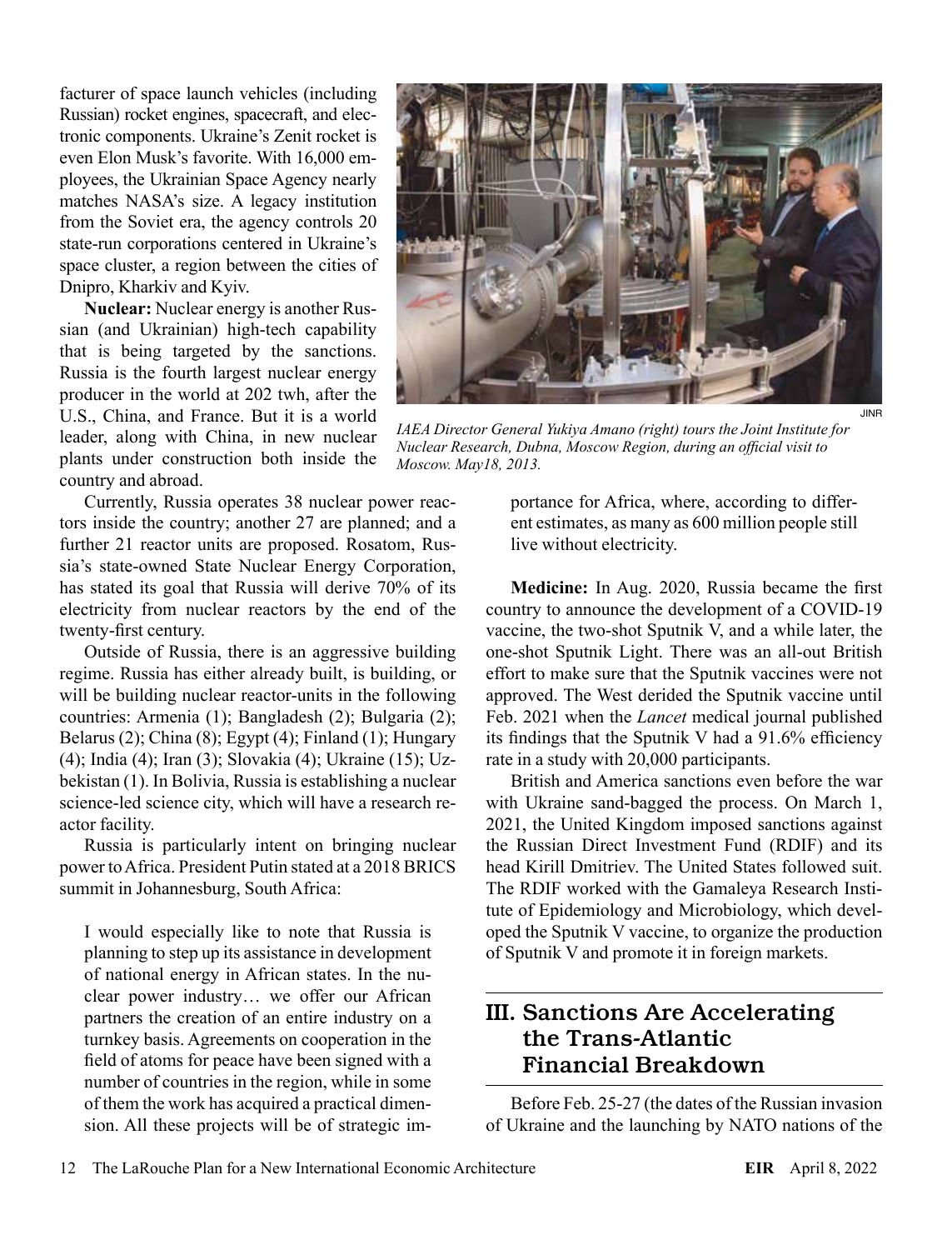"nuclear option" sanctions) the U.S. inflation rates had already surged from 1.5% to 6.9% for the official consumer price index and to 9.8% for the official producer price index. The EU inflation rate had surged from about 1% to 4.8% for the official consumer price index and to 16% for the official producer price index.

So, when the big inflationary "sanction shock" hit all commodities from March 4 on, and the availability of crucial food, energy and mineral commodities began to be cut off, the trans-Atlantic financial system had already been on fire with inflation created by the effort of the major central banks to preserve the biggest private banks and fortify them against the coming collapse of the debt and related derivatives bubble—an effort doomed to failure.

In one of the biggest fields for the spread of that fire, the U.S. housing market, notorious in the 2007-08 global crash, the roaring inflation cannot be attributed to any effects of the war in Ukraine or NATO's economic warfare against Russia. But this market is inflating toward another collapse and alarming officials of the Federal Reserve. The average U.S. monthly mortgage payment in mid-March was higher than one year earlier by a shocking 28%, according to the U.S. National Association of Realtors. Home sales are dropping steadily since the Fall of 2021, as homes are becoming unavailable and unaffordable for most households. And average rents across the country are reported up 14.9% in a year.

Regarding energy prices in Europe, this roaring inflation created by central bank money-printing and derivatives speculation had already doubled and tripled energy prices well before the war.

The biggest central bank, the Federal Reserve, is now clearly worried about having lost control of what one of its governors, Christopher Waller, on March 19 called "raging inflation." Three governors or regional presidents—Rafael Bostic of Atlanta, Georgia; James Bullard of St. Louis; and Waller—are calling for multiple rate increases of 0.5% in each of the Federal Reserve's next few meetings, panicked because their current planned increases have no chance of slowing the inflation. This tightening policy will fail as miserably as the opposite quantitative easing approach did—because the underlying speculative bubble of quadrillions of dollars is unpayable under any scenario.

With this prelude, the hyperinflationary shock which propagated from the week of March 7 blew most of the liquidity out of the sphere of producing, distributing, and trading the many commodities indicated above. A payments crisis exists among many thousands of companies in these sectors, and clearly affects their banks. No less a bank than JPMorgan Chase, the biggest in the United States, was expressing in the following week, through its global commodities chief, great anxiety about the bank's exposure as a counterparty to all these firms. Lending in these sectors has effectively stopped. *Bloomberg News* headlined on March 18, "The World's Biggest Commodities Markets Are Starting to Seize Up." The European Federation of [the world's largest] Energy Traders on March 16 asked the central banks to provide "time-limited emergency liquidity support to ensure that wholesale gas and power markets continued to function."

Shortages of vital commodities are everywhere and those caused by the NATO attempt to crush Russia's economy are cross-feeding with those, such as fertilizers, which were already spreading because of raging inflation before Feb. 25. Those commodities in greatest shortage are hyperinflating in price.

The phenomenon of "self-sanctioning" by large numbers of companies in Europe, North America and Oceania of Russian energy products which are not under any government sanctions, has made that term into a meme. Bank commodities traders estimate Russian oil exports to Europe are actually down by 1.5 million barrels per day (bpd) despite being unsanctioned, for example. Total Russian oil exports worldwide are reported to be down 2 million bpd. The International Energy Agency (IEA) says it will be 3 million bpd over the course of 2022.

Already on March 7, Credit Suisse analyst Zoltan Poszar described well the financial shock provoked by commodities. "When the West sanctions the single largest commodity producer of the world, which sells virtually everything," he wrote, the following is going to happen: non-Russian commodities are getting more expensive because of the new scarcity; traders need to borrow more but is there enough collateral around? Nevertheless, we are going to see a pattern of margin calls on those who went long on non-Russian commodities and short on the related futures.

We are seeing at the 50-year anniversary of the 1973 OPEC supply shock is something similar but substantially worse—the 2022 Russia supply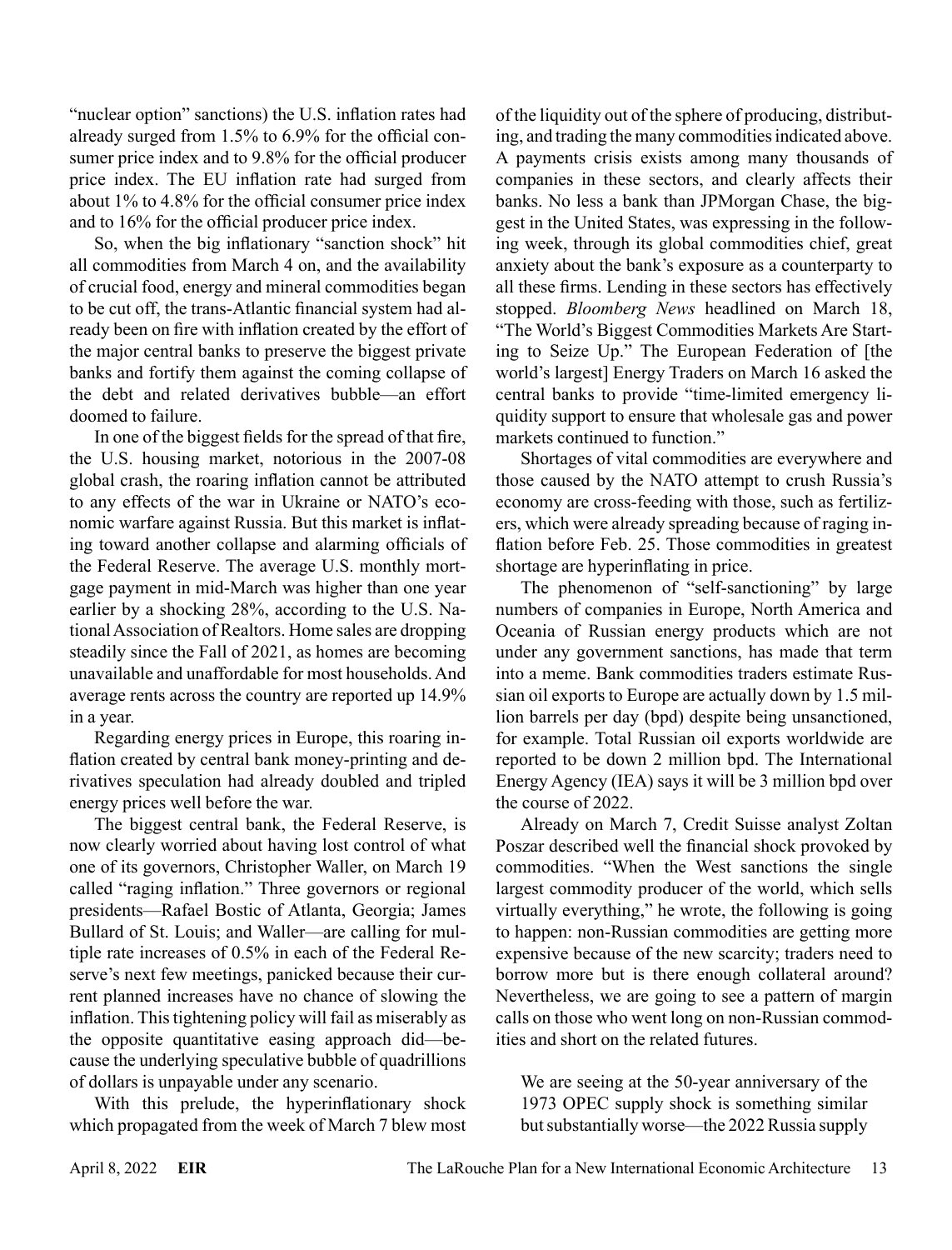shock, which isn't driven by the supplier but the consumer.

A default on Russian debt is also being deliberately provoked by its Western creditors, by freezing (i.e., stealing) some \$300 billion of its \$640 billion in foreign reserves. A default will unleash margin calls on credit default swaps, whose price has increased so much that they are no longer usable by Russia's creditors. Moscow has so far been able to service that debt, as it demonstrated by paying \$117 million due March 16 and \$66 million March 21 out of the frozen reserves—a procedure permitted by a U.S. Treasury Department loophole in its sanctions, which expires at the end of May 2022.

That loophole was left in place by the Treasury to allow international bondholders to safely depart the Russian market by selling their heavily discounted Russian bonds to Goldman Sachs and others, who in turn are selling such "distressed debt" to vulture funds. Those funds will then turn around and use their substantial financial, legal, and political firepower to try to force Russia to pay full face value on the bonds, which the vulture funds had picked up for a nickel on the dollar—as they did in their war against Argentina two decades back.

Foreign debt of Russian corporations is a \$75 billion question mark. Such bonds have already been repriced by the market at a 70% haircut; i.e., with a loss of about \$50 billion. *Wall Street on Parade* wrote March 7: "The Big Question on Wall Street Is Which Banks Owe \$41 Billion on Credit Default Swaps on Russia."

There is a known \$41 billion in Credit Default Swaps (CDS) on Russian debt," the well-known financial column reported. "There are likely many billions more in unknown amounts. There are also billions more in Credit Default Swaps on state-owned Russian corporate debt and nonstate-owned Russian corporate debt.

You have the makings of a replay of the 2008 banking crisis," *Wall Street on Parade* wrote, "when banks backed away from lending to each other because they didn't know who would fall next from toxic subprime exposure. That led to a liquidity crisis and the unprecedented involvement of the Federal Reserve secretly pumping trillions of dollars into the megabanks on Wall

Street and their foreign derivative counterparties.

On March 11, the *Financial Times* published the list of the most exposed western banks, using data from the Bank for International Settlements. Total exposure is given at \$121 billion, with the largest chunk being in the hands of European banks with \$84 billion, with Société Générale on top of the list (\$21 billion), followed by Paribas (\$3 billion), Credit Suisse (\$1.7 billion), Deutsche Bank (\$1.5 billion). Among U.S. banks, Citibank is the most exposed with \$10 billion.

## IV. Draft Plan to Reconstruct and Develop Ukraine

Peace through development is the watchword of the policy for a new security and development architecture, and it must be applied most immediately to the postwar reconstruction of a neutral Ukraine.

Although the depth of destruction as a result of the ongoing war is unknown at this time, the fact remains that Ukraine's economy can and should be reconstructed and transformed into a leading scientificallytechnologically advanced economy, as a hub between the eastern and western portions of Eurasia. It can raise its living standards and its labor force's cognitive-creative powers, while rejecting the City of London-IMF's destructive advice that has led it to three decades of economic devastation. It can rebuild out of the rubble which the current war is leaving in its wake.

Ukraine's inherent potential is great. It has historically had a skilled and productive labor force with world-class capabilities in a number of areas. It has a significant industrial belt in the region between and inclusive of the Dnipropetrovsk Region and the Donetsk People's Republic (previously the Donetsk Region of Ukraine), which has produced more than one-third of Ukraine's total industrial output. (For the purposes of this study, we consider the disputed Donetsk People's Republic [DPR] and Luhansk People's Republic [LPR], whose exact status will emerge from peace negotiations, and Ukraine as part of the combined region to be developed.) Ukraine has the Yuzhmash and Yuzhnoye design and machine-building plants, involved in producing spacecraft, rockets, and forgings; and Antonov Aeronautics, which specializes in cargo aircraft, all of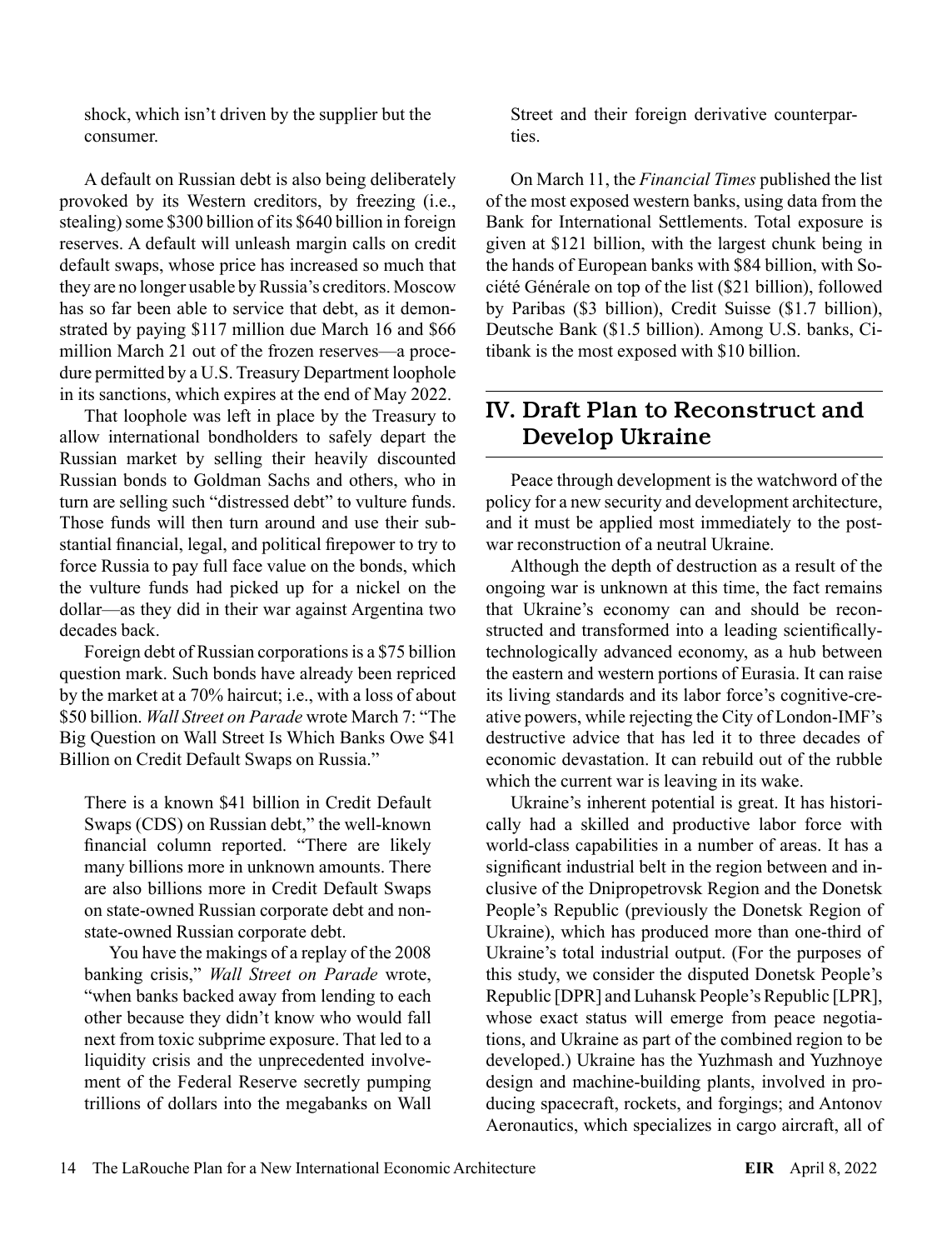#### **Ukraine and Its Neighbors**



CC/Lencer

which could be expanded to produce space-related vehicles, but a portion of which could be retooled into manufacturing such things as laser machine tools.

Its land is endowed with 20% of the planet's "black earth" to produce abundant wheat, grains, and many agricultural crops, for itself and export around the world. Its rail grid is aged, and in some places run down, but it could be upgraded to include electrified high-speed rail or magnetic levitation, using its privileged pivotal geographical location, to speedily transport goods and people north-south, and east-west through the heart of Eurasia, a central link in the Belt and Road Initiative. Ukraine is in fact the perfect pivot for replacing the current global paradigm of economic collapse and war, with a new security and development architecture, one based on the concept of peace through development.

#### **Thirty Years of Destruction**

Upon the 1991 dissolution of the Soviet Union, Ukraine declared itself independent on Aug. 24, 1991, but its "independence" was short-lived. Immediately, a swarm of economists from the precincts of the IMF, Wall Street and the City of London swept in, and enforced policies of privatization, shutting down factories, firing workers, etc. Dr. Natalia Vitrenko, chairman of the Progressive Socialist Party of Ukraine (PSPU), dissected the results of that destructive policy at an April 13-14, 2013 conference, whose speech was reprinted in the May 3, 2013 issue of *EIR* magazine. Vitrenko reported:

Whereas Ukraine used to have 16 major machine-tool plants, which produced 37,000 machine tools in 1990, now there are only three left, which barely are on their feet; they produce just 40 machine tools a year.

Vitrenko further noted that, comparing the levels of 2012 to 1990, after 22 years Ukraine's electricity production had fallen 35%; its rolled steel production had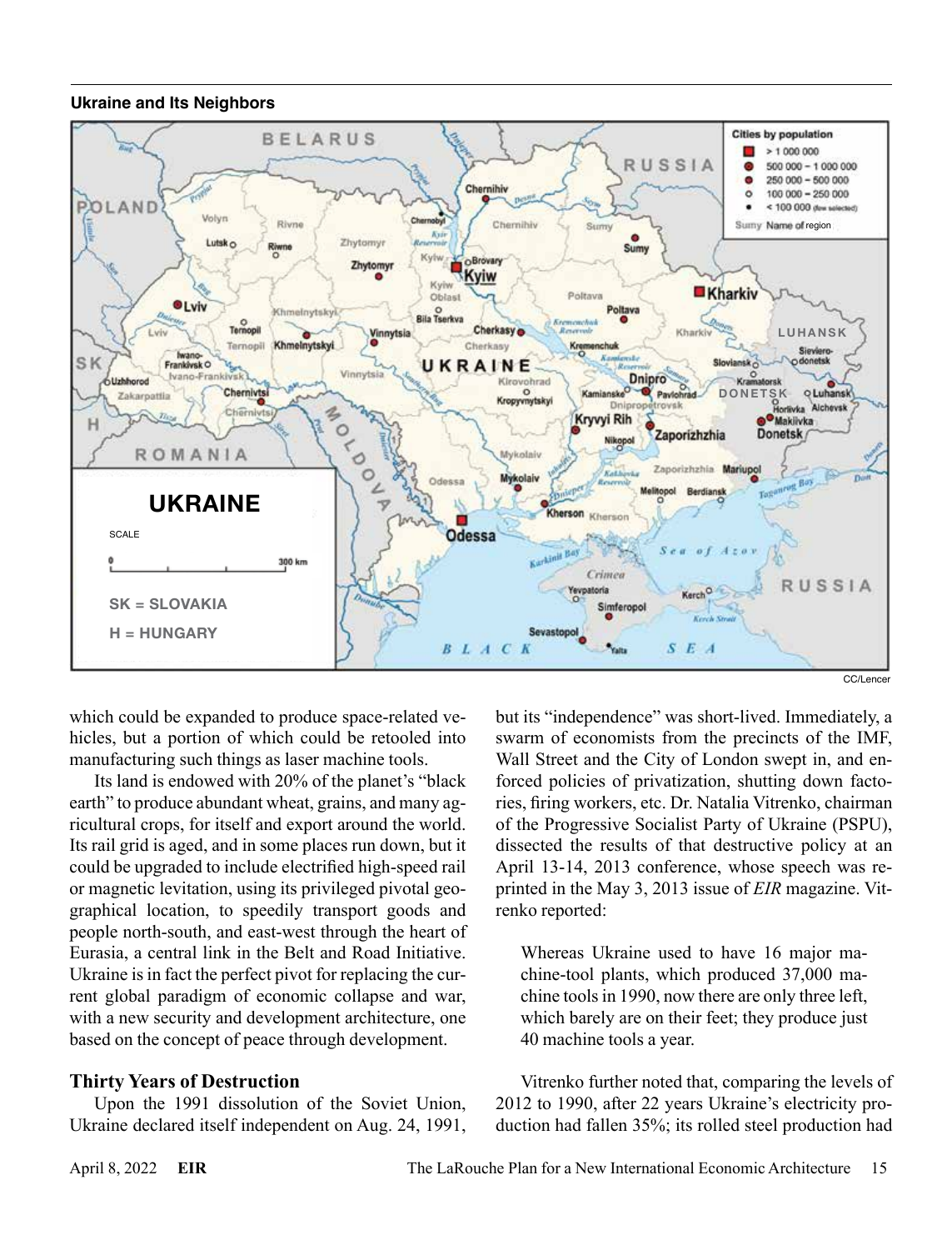dropped 57%; and its tractor production had collapsed by 94.3%. During these years of monetarist "independence," Ukraine lost 12 million jobs, and the people got progressively poorer.

A nodal point in Ukraine's history occurred in late 2013: Ukrainian President Victor Yanukovych decided to not sign a free-trade Association Agreement with the European Union on Nov. 21, and he looked to other alternatives for Ukraine's development. On Dec. 3-6, Yanukovych made a state visit to Beijing. There he met with Chinese President Xi Jinping, and committed Ukraine to join the Belt and Road Initiative, whose creation Xi had announced only three months earlier in September. On Dec. 5, the Chinese Foreign Ministry commented on the meeting:

Ukraine once made important communications between the Eastern and Western civilizations, and is located on the way that the Eurasia Continental Bridge must pass. Ukraine is ready to join in the building of the "Silk Road Economic Belt." The Chinese side expresses welcome for this and is ready to discuss relevant cooperation with the Ukraine side.

China and Ukraine signed a Strategic Partnership Agreement, and China agreed to invest \$8 billion in Ukraine's economy, according to the Dec. 6, 2013 *Ukraine Monitor*.

Cooperation with Russia was also on the agenda. Then Russian Deputy Prime Minister Dmitri Rogozin had formed a working group on Russian-Ukrainian industrial cooperation, involving military and joint space production, which was consolidated with a Dec. 1-3 tour by Rogozin of industrial plants in the Dnieper Bend industrial region, culminating with a meeting with Ukraine's then Prime Minister Mykola Azarov.

These development prospects were more than the horrified British and American Establishment could tolerate, and they went "live" with long-standing capabilities in Ukraine, including Victoria Nuland, then U.S. Assistant Secretary of State for European and Eurasian Affairs, and the networks of followers of pro-Nazi collaborator Stepan Bandera, who deployed to escalate violence and chaos to overthrow the Yanukovych government—which they succeeded in doing on Feb. 24, 2014. The pre-selected Arseniy Yatsenyuk was installed as Prime Minister on Feb. 27, 2014, at Victoria Nuland's insistence, in order to reinstate the City of Lo-

#### TARI F 2 **Ukraine's Labor Force**

| <b>Total</b> | <b>Agriculture</b> | Industry | <b>Manufacturing</b> |
|--------------|--------------------|----------|----------------------|
| 20,354       | 3,496              | 3,346    | 2,322                |
| 20,404       | 3,578              | 3,275    | 2,276                |
| 18,073       | 3,091              | 2,898    | 2,022                |
| 16,443       | 2,870              | 2,574    | 1,839                |
| 16,277       | 2,867              | 2,495    | 1,792                |
| 16,156       | 2,861              | 2,441    | 1,775                |
| 16,361       | 2,938              | 2,426    | 1,786                |
| 16,578       | 3,010              | 2,462    | 1,833                |
|              |                    |          |                      |

Source: State Statistics Service of Ukraine.

don-IMF policy that had instigated so much destruction and suffering in Ukraine for 21 years.

The continuing degradation of Ukraine's labor force starkly exemplifies the process, as shown in **Table 2**.

Between 2012 and 2019, Ukraine's total labor force dropped 3.96 million workers, or by 18.6%; its agricultural labor force shrank by 486,000 workers (by 13.9%); its industrial labor force fell by 884,000 workers (by 26.4%); and its manufacturing labor force (part of industrial workers) fell by 443,000 workers (by 19.5%).

In 1992, Ukraine had a total population of 51.9 million people. By 2012, it had plunged to an official 45.4 million, though economist Vitrenko said that the actual figure then was 39 million. By 2020, the official population figure was 41.4 million, including the Donbas population (though using Vitrenko's adjustment, it would be closer to 35 million). By official standards, Ukraine has had the greatest population shrinkage of any European country between 1992 and 2020, and all of this occurred before the Feb. 24, 2022 Russian military operation in Ukraine. Now, there are about an additional 4 million Ukrainians who have emigrated abroad, and an unknown number who have been internally displaced.

#### **Reversing the Process, Reconstructing Ukraine**

Ukraine can take some critical steps as part of a new international economic architecture, as presented earlier in this document.

**First:** Ukraine should put the greatest emphasis on rebuilding and developing its productive labor force. In a Dec. 7, 2012 webcast, economist Lyndon LaRouche said,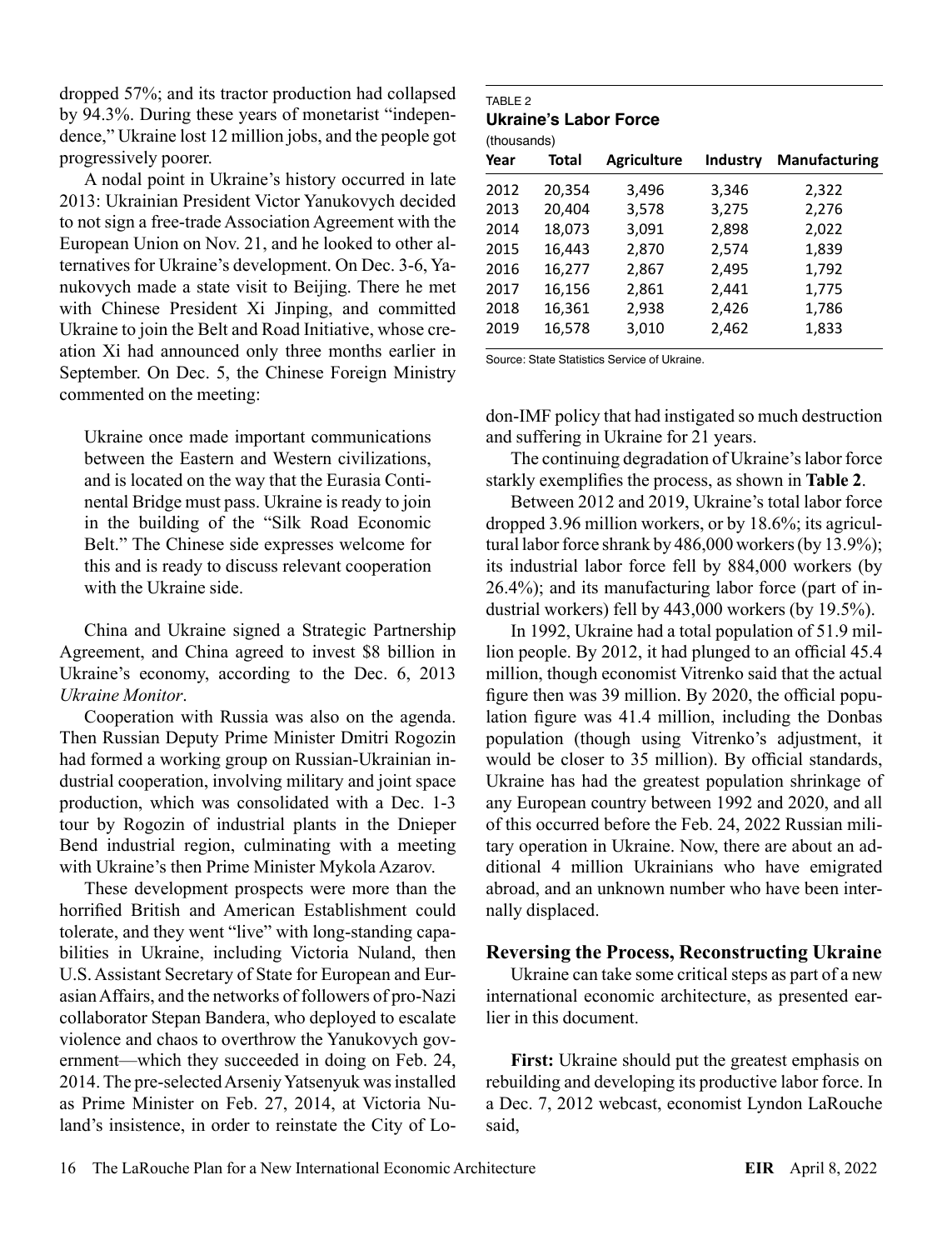We have a population of the planet, and we need every damned individual on this planet: We need 'em! They have a purpose in existing, because they can become more productive, and as they become more productive, then their children become more productive, and so forth; mankind's ability to cope with these problems increases.

Over approximately the next decade, Ukraine should target bringing 10 million workers back into the labor force, including 4 million more industrial workers, and of that, an increase of 2 million manufacturing workers.

As of 2019, Ukraine had 118,935 manufacturing businesses, some with as few as five workers. Today it is unquestionably far less, but Ukraine should aim to increase that by about 50,000 new manufacturing enterprises by 2032, and expand the size and workforce of existing manufacturing establishments. The leading edge of this should be the machine-tool industry, and master machine tool technicians should be brought in from China, Germany, Italy and Swit-

zerland, to work with Ukrainian machine tool experts to educate a next generation of machine tool workers.

Ukraine has an official youth unemployment rate fluctuating between 15% and 22%, though the real rate is reportedly much higher. Ukraine should establish a Civilian Conservation Corps, modeled upon that which U.S. President Franklin Roosevelt created in the United States in March 1933 to employ and train unemployed youth. The Ukrainian Corps should focus on medical and hospital assistance work, and even supportive positions in building hospitals and other infrastructure, along with educational courses taught in the evening, as part of a World Health System along the lines proposed by Schiller Institute founder Helga Zepp-LaRouche.

**Second:** Ukraine will have to rebuild many of its cities, and reconstruct and modernize its industrial belt. A significant part of the area's industry is concentrated in two major regions: the Dnipropetrovsk Region, in the southeastern part of the country, and the DPR, in the east, each of which had produced about 17% of pre-war Ukraine's industrial output.

The DPR concentrates predominantly on steel production, the chemical industry, and coal mining. It also has science centers. Donetsk and Mariupol importantly



*The Dnipropetrovsk Region is a center of heavy industry, producing a wide range of industrial and capital goods.*

comprise two ends of a single industrial corridor with industrial enterprises. In Mariupol, the company Metinvest, controlled by the billionaire Rinat Akhmetov, owns two large steel mills, as well as other facilities that together reportedly employ 40,000 people. The DPR has been adversely affected by the fall in coal production. In 2013, Ukraine produced 84 million metric tons of coal. Last year, it was down to 29 million tons, a steep two-thirds drop. Much of the area's mines are located in the Donbas region. Several of the DPR's coal mines have been flooded by heavy rains over the last few years, and rendered inoperable, and the central government in Kiev has done little to help. This has damaged Ukraine's steel production. The British Royals' holy "Great Reset" crusade against coal is further damaging Ukraine.

The Dnipropetrovsk Region, a center of heavy industry, is dotted with many facilities devoted to producing a wide range of industrial and capital goods, including cast-iron, rolled metal, pipes, machinery, mining machinery, agricultural equipment, tractors, trolleybuses, refrigerators, and food-processing.

Several large mining companies are located in Kryvyi Rih, known as the "longest city" in Europe, which is located in the Dnipropetrovsk Region. Arce-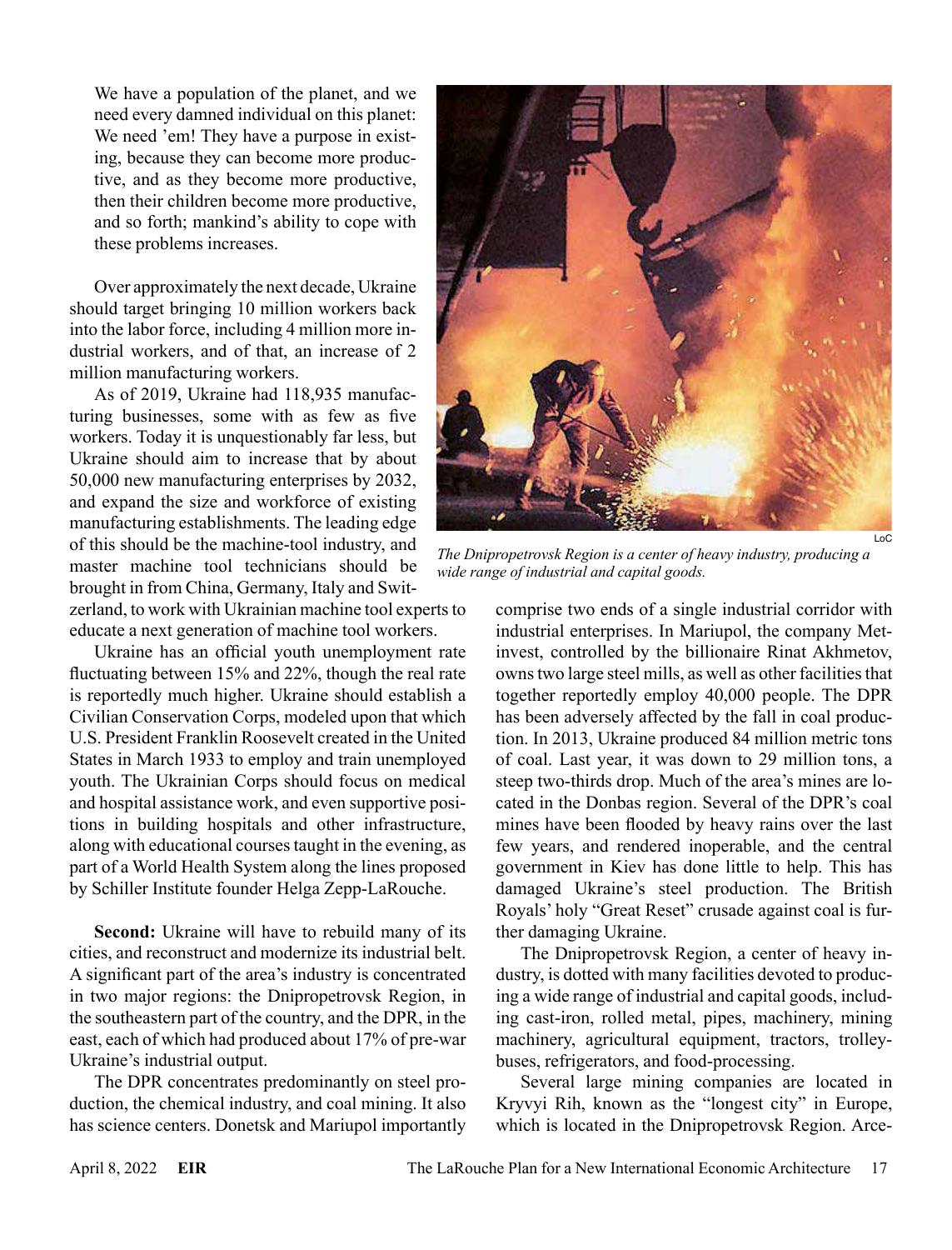#### FIGURE 2 **Railway and Road Corridors Across Eurasia**



lorMittal, the largest steel producer in Ukraine, with between 4 to 6 million tons of annual production, is located in Kryvyi Rih. Yuzhmash and Yuzanoye, two large state-owned companies which were at the heart of the Soviet Union's defense and space production capability, are also located in the Dnipropetrovsk Region.

In these two industrial centers, which together produced more than one-third of Ukraine's industrial output, some of the factory equipment is worn down some dating from the middle part of the Soviet era and a portion of the infrastructure is deficient. Their survival will require significant capital investment in the technological upgrade and modernization of capital goods and plant, as well as building many new factories. This should be a joint Marshall Plan-type effort of the industrial nations of the West and the East, not unlike what was required to help rebuild Germany after World War II.

**Third:** Railroads. The map, "Railway and Road Corridors Across Eurasia," (shown in **Figure 2**), which first appeared in the Schiller Institute's *The New Silk Road Becomes the World Land-Bridge: A Shared Future for Humanity, Volume II*, shows Ukraine's physical centrality to the World Land-Bridge. Currently, 80-90% of the freight traffic that is transported from Asia to Europe goes through the Northern Corridor rail lines, which traverse Russia, and that has been brought to a near stand-still by the sanctions.

Part of Ukraine's rail network is aged, and is in great need of resuscitation. Half of its 21,640 kilometers (13,447 miles) is electrified, but it cannot handle highspeed traffic except in a few sections. However, in 2021, Krzaliznytsia, the Ukrainian Railways, signed an agreement with the Italian Ferrovie Dello Stato Italiane to conduct a pre-feasibility study for the introduction of high-speed rail transport in Ukraine. At the center of the proposal is construction of a high-speed rail line from Odessa to Kyiv to Lviv, a distance of 790 kilometers (489 miles). This high-speed route should be extended to connect western Ukraine (where Kyiv and Odessa are located) to Dnipropetrovsk Region and DPR in the east. The system covers passenger transport, but it should be extended to carry freight as well. The Chinese, the world's foremost power in rail construction, are also interested in building high-speed rail in Ukraine.

A high-speed rail line to transport passengers and freight through Ukraine would require about 5,000 kilometers (3,100 miles) of new lines.

**Fourth:** Ukraine has a very prominent and competent space industry, anchored by the Kyiv-based Antonov Aeronautics, and the Yuzhmash and Yuzhnoye enterprises. Both Yuzhmash and Yuzhnoye are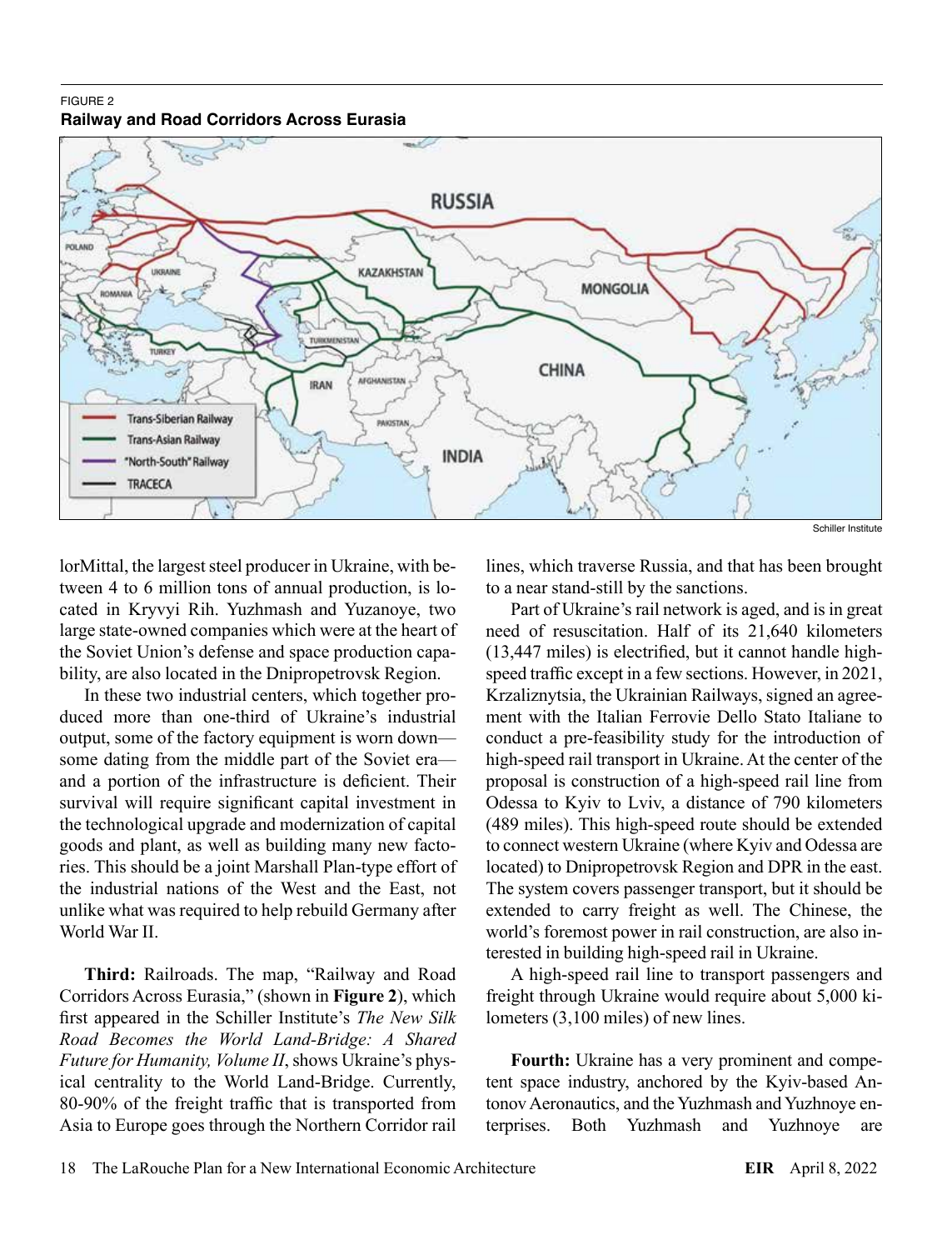

*Ukraine has a very prominent and competent military and commercial airplane industry, anchored by the Kyiv-based Ukrainian Aircraft Corp., formerly Antonov Aeronautics. Here, the employees celebrate the first serially produced An-148 regional jet in 2009.*

headquartered in the southeastern Ukrainian city of Dnipro, in Dnipropetrovsk Region, dubbed "Rocket City" after its space industry. During the Soviet era, Dnipro served as one of the main centers for space, nuclear and military industries and played a crucial role in the development and manufacture of ballistic missiles

for the USSR. One of the most powerful intercontinental ballistic missiles (ICBMs) used during the Cold War was the R-36, which later became the paradigm of the Tsyklon family of launch vehicles. Both the R-36 and the Tsyklon were designed by Yuzhnoye and manufactured by Yuzhmash.

The way out of military production was the space industry. Both enterprises became the spine of the country's space industry, building over 100 launch vehicles a year. In the West, they gained attention for designing and manufacturing the first stages for the Antares rocket, which launches the Northrop Grumman Cygnus cargo vehicle to the International Space Station. And Yuzhnoye also manufactures engines for Europe's Vega rockets.

In addition to space vehicles and rockets, Yuzhmash manufactures landing gears, castings, forgings, tractors, tools, and industrial products. These companies and others of Ukraine's research and manufacturing facilities, possess giant hangars and complex test benches, representing billions of dollars of investment.

Antonov Aeronautics makes especially heavy-lifting military and commercial transport vehicles, as well as passenger airlines, and is also a world leader in moving space components by air and completing cargo-related satellite shipments. In 2016, it was folded into the newly created Ukrainian Aircraft Corporation.

Yuzmash, Yuzhnoye and Antonov employ a combined 40,000 employees, many of whom are engineers, space scientists, etc. They and their complex components, represent a real gem, not only for space exploration, but for their broader capabilities, a portion of which could produce new products

such as laser machine tools, and many other advanced machines that Ukraine and other nations will need.

**Fifth:** Ukraine's rich black soil is a blessing for mankind. Ukraine is one of the world's largest grain exporters, exporting, according to the USDA's March



*During the Soviet era, Ukraine's Dnipropetrovsk Region was a center for space, nuclear, and military industries. Later, partnering with NASA, Yuzhnoye and Yuzhmash designed and manufactured the first stages of the Antares rocket, which delivers Northrop Grumman Cygnus cargo vehicles to the International Space Station.*